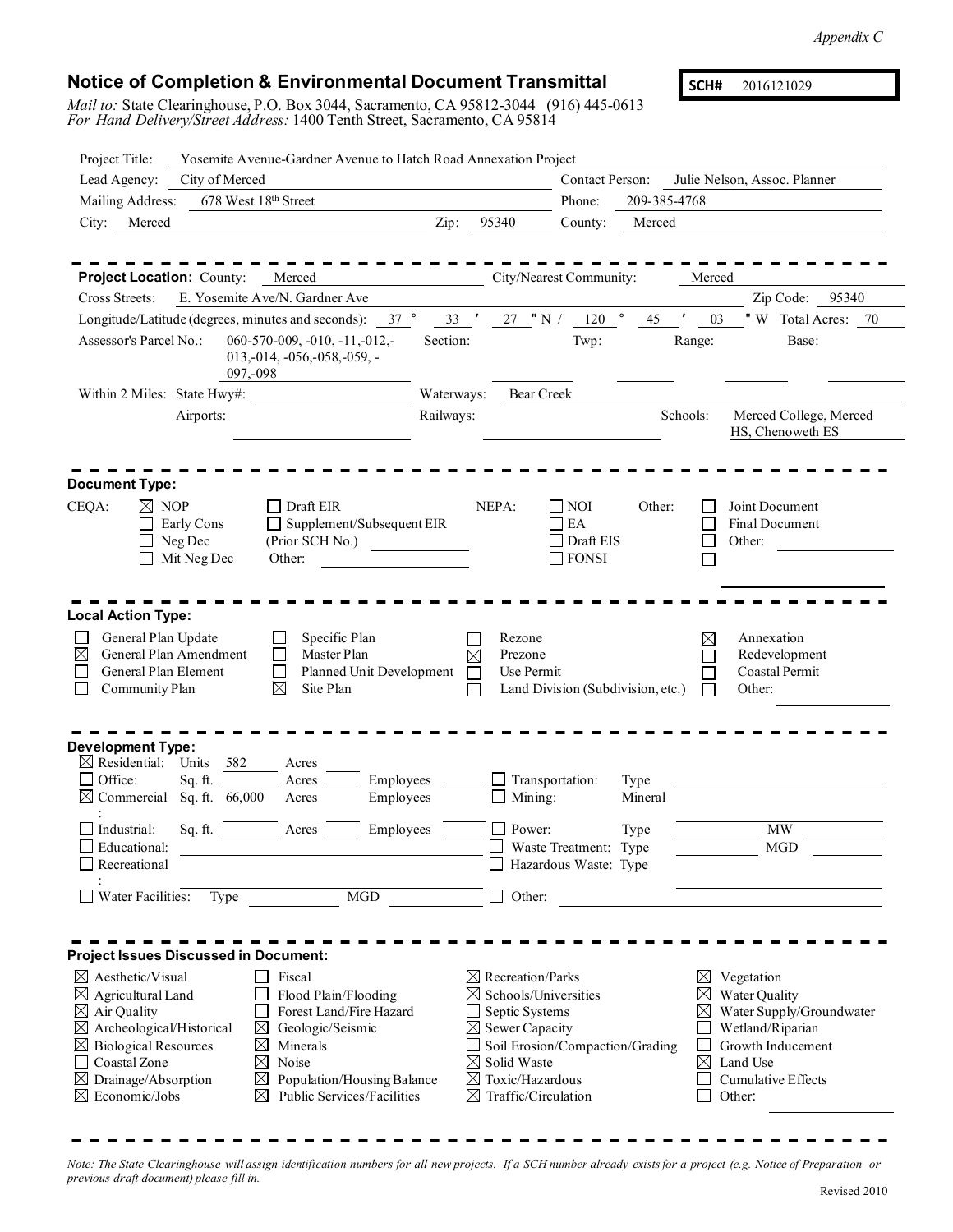## **Present Land Use/Zoning/General Plan Designation:** Agricultural land/Agricultural Residential/Rural Residential Center

## **Project Description:** *(please use a separate page if necessary)*

The project includes a total of 70 acres with approximately 30 acres designated for The Crossings Mixed-Use Housing and Commercial development. The EIR will evaluate potential environmental effects associated with implementation of The Crossings Housing and Commercial component of the proposed project on a project level, consistent with Section 15161 of the CEQA Guidelines. The remaining 40-acre portion will be evaluated on a program level, consistent with Section 15168 of the CEQA Guidelines. In December 2016, as the Lead Agency, the City of Merced (City) issued a Notice of Preparation (NOP) for an Environmental Impact Report (EIR) for the Yosemite Avenue - Gardner Avenue to Hatch Road Annexation Project (proposed project). The City also held a public scoping meeting on December 15, 2016.

Since that time the project applicant, University Village Merced, LLC, on behalf of Cliff Caton, property owner, has increased the number of residential units from 330 to 540 and increased the amount of parking. Therefore, the City is issuing a revised NOP. As the project location, land uses, and general scope has not substantially changed, the City will not hold another public scoping meeting.

University Village Merced, LLC (project applicant) is requesting entitlements to allow construction of the student housing and retail component of the project. A general overview of the project elements is included below (Exhibit 3).

- 540 residential units in 20 3-story buildings
- 111,000 square feet of mixed-use structures (66,000 square feet of retail and 45,000 square feet of residential) in 5 2-story buildings providing 30 additional units (12 apartments and 18 extended stay units)
- 13,700 square foot clubhouse
- 1,223 parking spaces
- Stormwater retention basin